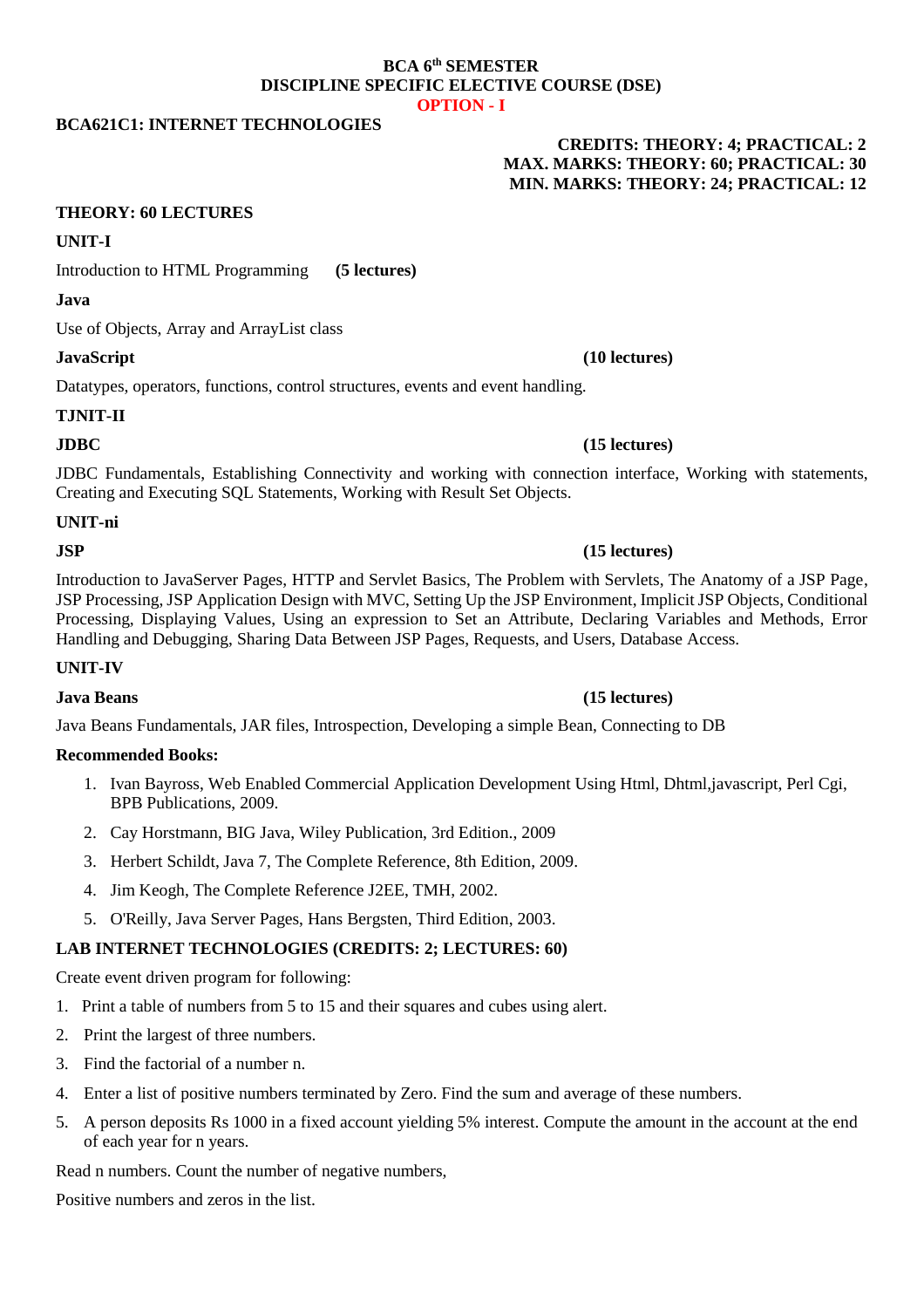### **BCA 6th SEMESTER DISCIPLINE SPECIFIC ELECTIVE COURSE (DSE) OPTION - II**

### **BCA620D1B: PYTHON PROGRAMMING**

### **CREDITS: THEORY: 4; PRACTICAL: 2 MAX. MARKS: THEORY: 60; PRACTICAL: 30 MIN. MARKS: THEORY: 24; PRACTICAL: 12**

## **UNIT I: Introduction to Python: (3 Lectures)**

Structure of a Python Program, Atoms, Identifiers and keywords, Elements of Python; Python Interpreter, Using Python as calculator, Python shell, Indentation.

## **Built in Data Types: (10 Lectures)**

Numbers: Literal representations of numbers, Operators for numbers, Methods on numbers; Lists: Literal representation of lists, Operators on lists, Methods on lists, List comprehensions; Strings: Characters, Operators on strings, Methods on strings, Raw strings, Unicode strings; Dictionaries: Literal representation of dictionaries, Operators on dictionaries, Methods on dictionaries; Files; None; The booleans True and False.

## **Operators: (2 Lectures)**

Arithmetic operator, Relational operator, Logical or Boolean operator, Assignment, Operator, Ternary operator, Bit wise operator, Increment or Decrement operator).

## **UNIT II: Statements: (15 Lectures)**

Assignment statement; Input and Output Statements, Print statement; Control statements: if: statement; for: statement; while: statement (Branching, Looping, Conditional Statement, Exit function, Difference between break, continue and pass.). Exceptions and the try: except: and raise statements.

## **UNIT III: Functions (15 Lectures)**

Optional arguments and default values; Passing functions as arguments; Extra args and keyword args; Order of arguments (positional, extra, and keyword args; Functions and duck typing and polymorphism; Recursive functions; Generators and iterators.

## **UNIT IV: Object Oriented Programming and classes (15 Lectures)**

Constructor; Inheritance Implementing a subclass; Classes and polymorphism; Recursive calls to methods; Class variables, class methods, and static methods; Decorators for class method and static method.

## **Reference Books:**

- 1. T. Budd, Exploring Python, TMH, 1 st Ed, 2011
- 2. Python Tutorial/Documentation [www.python.or](http://www.python.or/) 2015
- 3. Allen Downey, Jeffrey Elkner, Chris Meyers, How to think like a computer scientist: learning with Python, Freely available online.2012
- 4. [http://docs.python.Org/3/tutorial/index.html](http://docs.python.org/3/tutorial/index.html)
- 5. <http://interactivepython.org/courselib/static/pythonds>
- 6. <http://www.ibiblio.org/g2swap/byteofpython/read/>